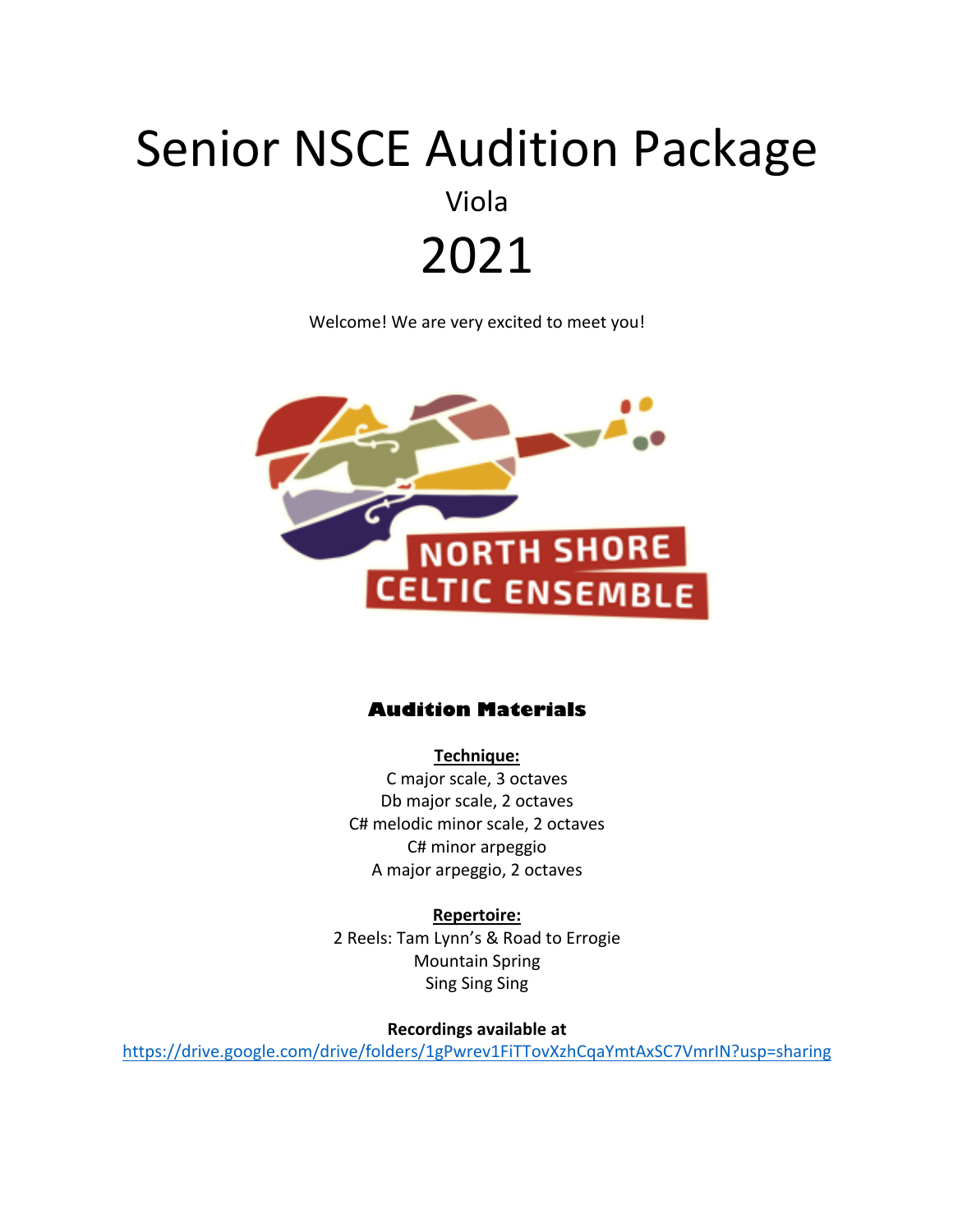#### Viola Reels for Audition

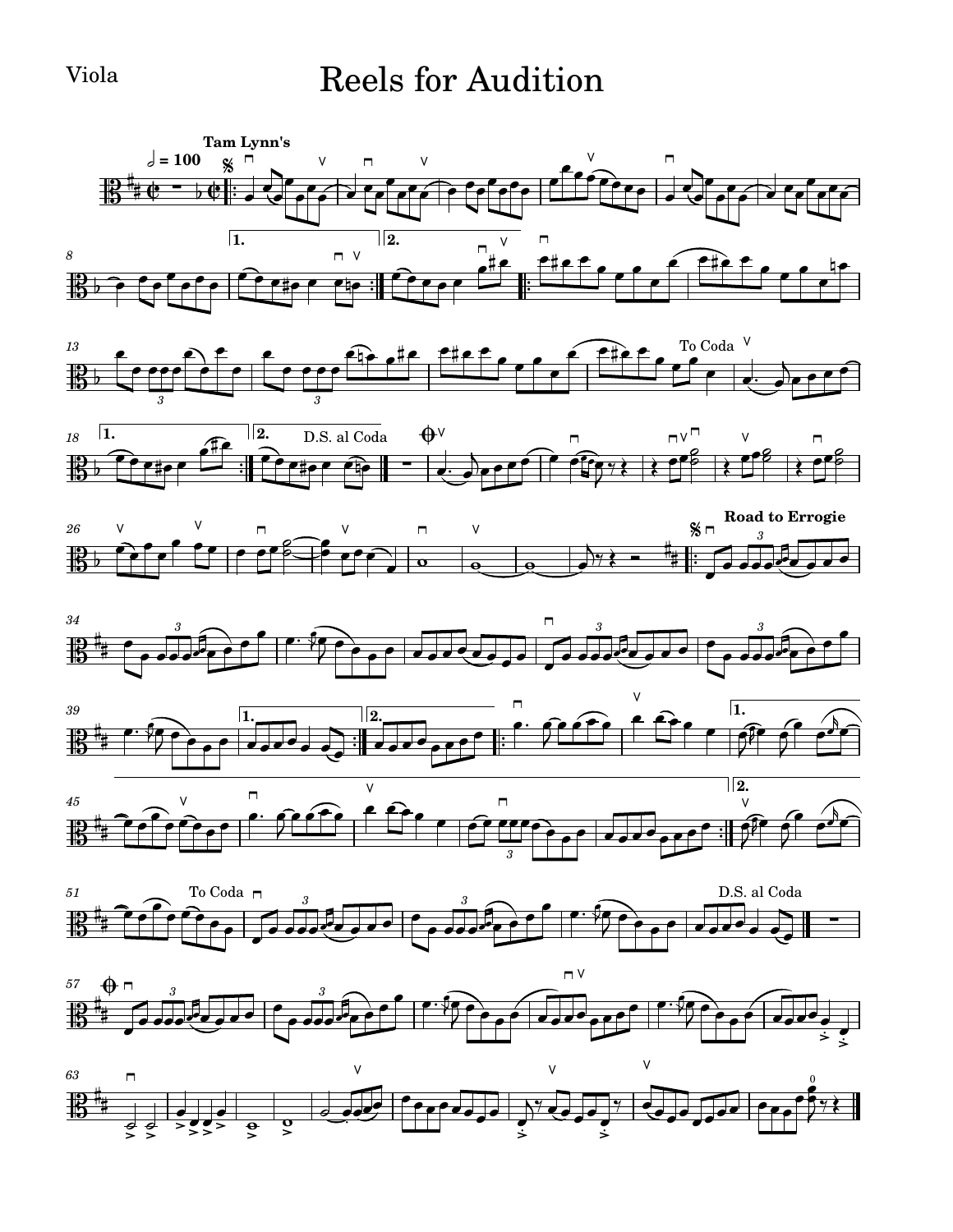### Viola Mountain Spring

Dean Marshall











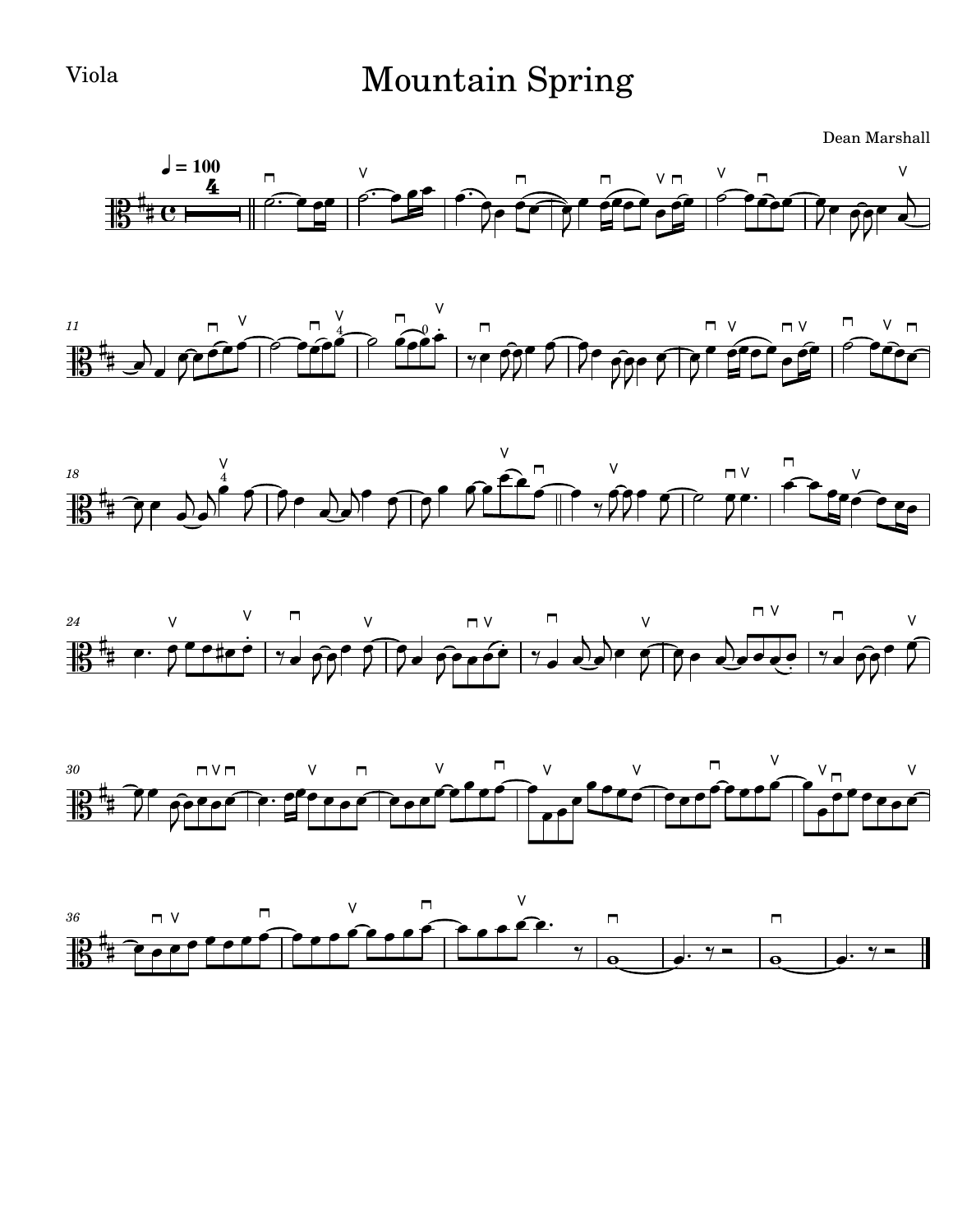#### Sbiolatiolin

## Sing Sing Sing















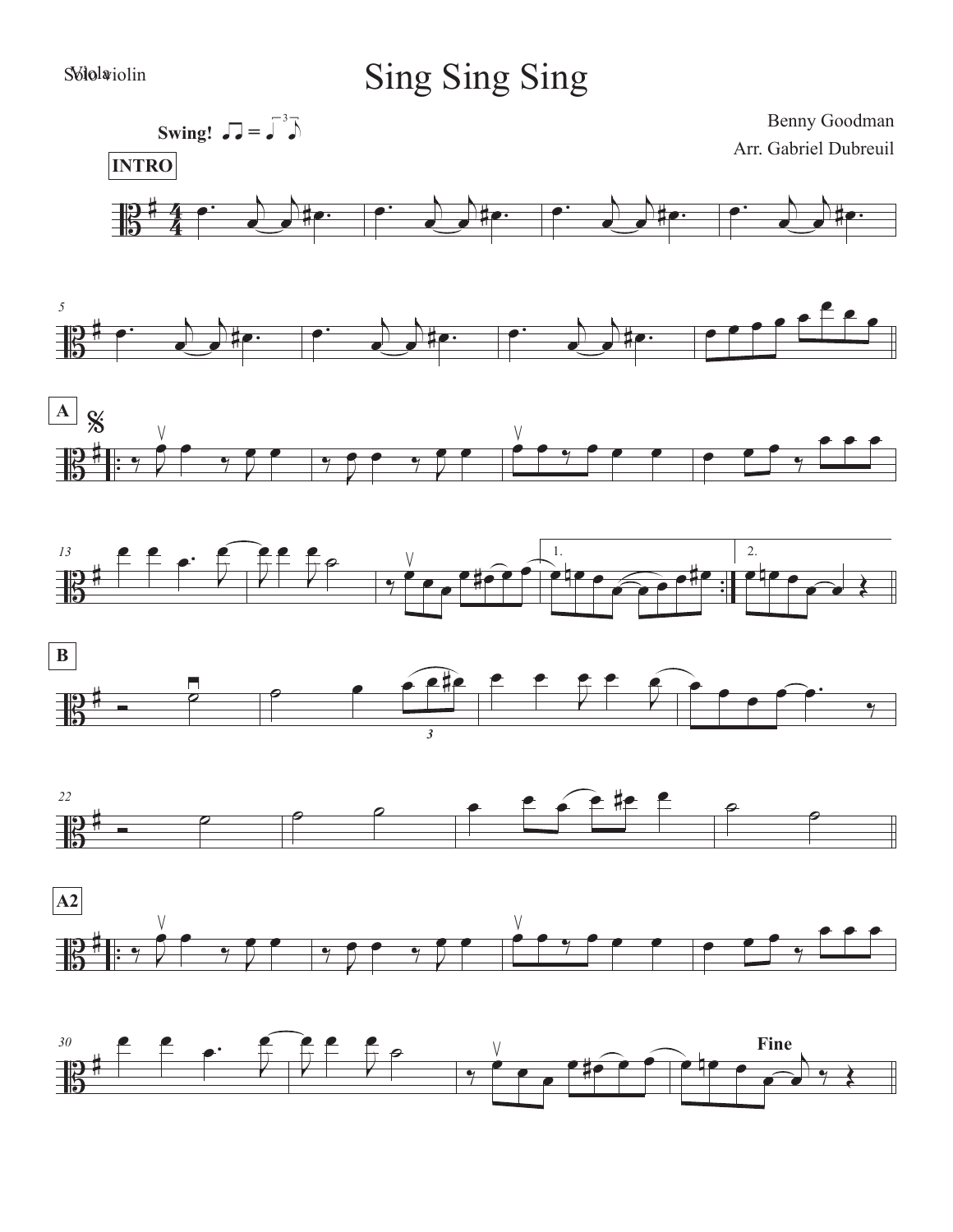